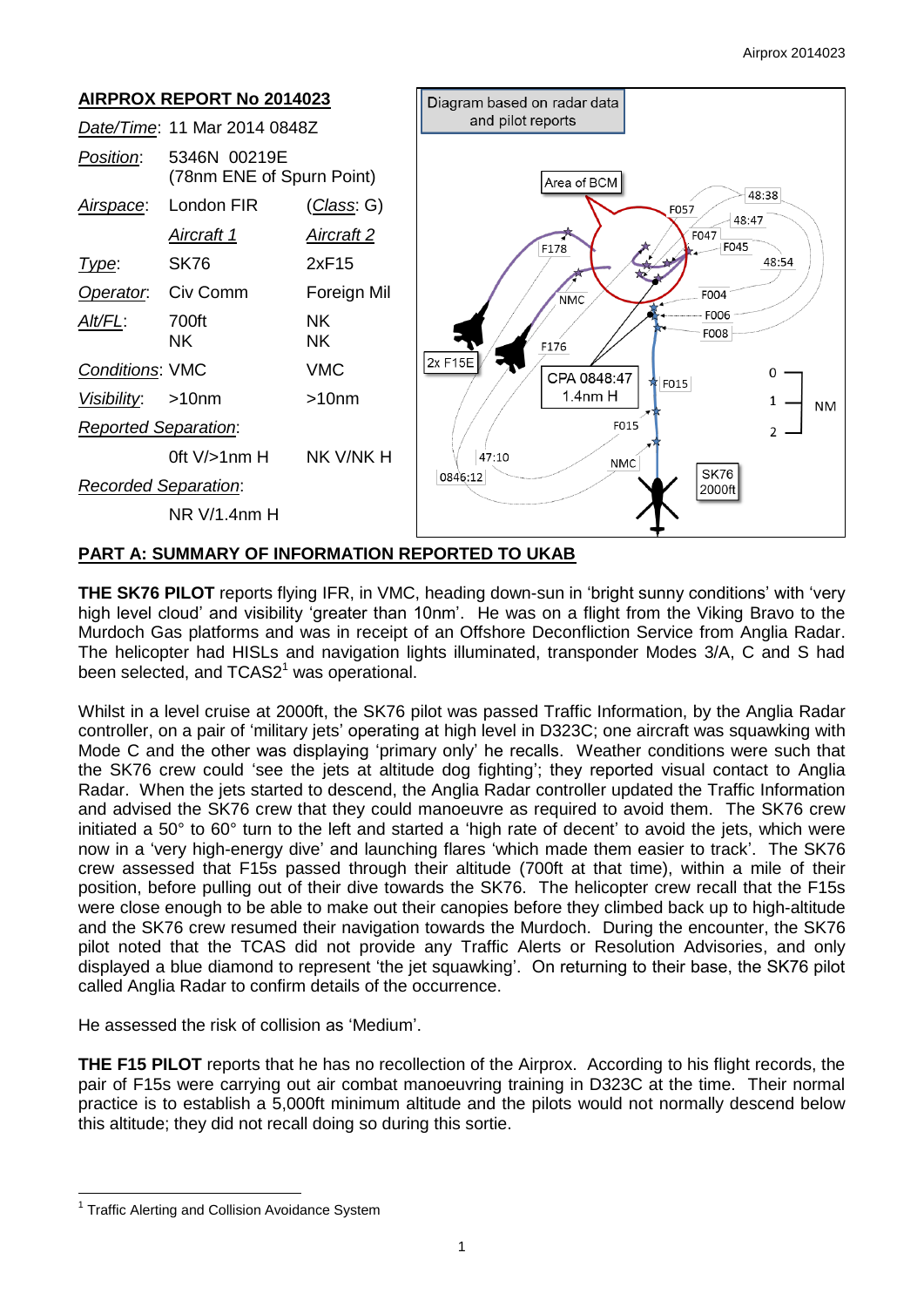**THE ANGLIA RADAR CONTROLLER** reports providing an Offshore Deconfliction Service to the crew of the SK76, which was flying north-bound at 2000ft. When the helicopter was underneath D323C, the controller passed the pilot Traffic Information on two unknown contacts, one of which was squawking Mode 3/A 7002 and the other appeared as a primary only radar contact. The controller recalls that the helicopter pilot reported visual contact with both aircraft and that, at that stage, acceptable lateral and vertical separation existed. Having confirmed that the SK76 pilot was content to maintain his own separation against the F15s, the controller then saw the radar contacts track southbound towards the SK76; the Mode C on the squawking F15 indicated a rapid descent and the SK76 pilot reported taking an avoiding action descent, which the controller acknowledged, and confirmed that the helicopter crew were free to manoeuvre as they required. The controller then saw the F15 radar contacts, tracking southbound, pass 'overhead' the SK76's radar return.

#### **Factual Background**

The Norwich weather at 0820 and 0850 was recorded as:

METAR EGSH 110820Z 04009KT 9000 SCT007 BKN014 07/06 Q1035 BECMG SCT015= METAR EGSH 110850Z 04011KT 010V070 9999 BKN007 07/06 Q1036 BECMG BKN012=

#### **Analysis and Investigation**

#### **CAA ATSI**

ATSI had access to the reports from both pilots, area radar recordings, radar recordings from Aberdeen, and transcription of the Anglia Radar frequency. Radar pictures in this report are obtained from the area radar recordings in order to obtain distance between aircraft – they are derived from the same source used by Anglia Radar but they are not 'at the glass' screenshots.

At 0841:33 the pilot of the SK76 pilot contacted Anglia Radar whilst lifting from the Viking Bravo platform. The SK76 pilot was instructed to squawk 'ident' and given the Yarmouth QNH 1030hPa. The SK76 pilot requested climb to 2000ft. The controller informed the SK76 pilot that he was identified (according to local procedures, informing a signatory helicopter that it is identified is also notification that the default FIS (Offshore Deconfliction Service) will be provided) and instructed the pilot to climb to 2000ft.

At 0845:28 the controller asked the SK76 crew to report their flying conditions. The SK76 crew replied that they were VMC and the controller informed them that there was military traffic manoeuvring in their 10 o'clock at 10nm, high level (Figure 1).



Figure 1.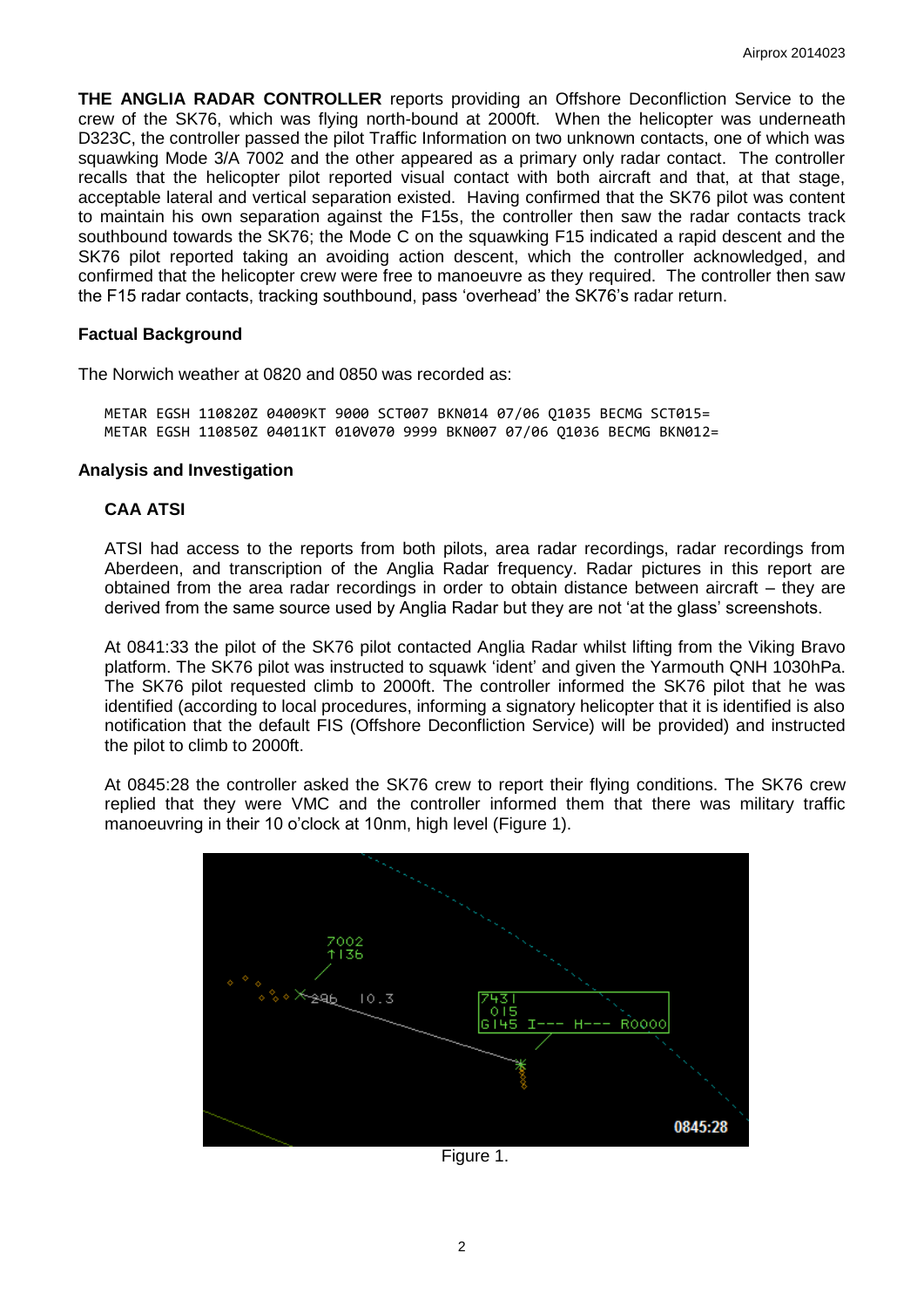At 0847:02 the controller updated the traffic information to the SK76 pilot, stating that the aircraft were now "*in your twelve o'clock range of six miles crossing left to right one still high level the other no height information*" (Figure 2). The crew of the SK76 replied that they were visual.



Figure 2.

At 0847:42 the controller asked the SK76 crew if they were happy with their own deconfliction from the military traffic to which they replied that they were.

At 0848:10 the SK76 crew informed Anglia Radar that they were descending in light of the military traffic (Figure 3). The descent was acknowledged by the controller and the SK76 crew were subsequently advised that there was no other traffic to affect them and asked if they wished to turn due to the military traffic. There was no response from the SK76 crew.



Figure 3.

At 0848:49 CPA occurred as the Mode C readout from the F15 displayed FL43 (using single source radar to avoid the predictive element of MRT). The F15 which was not displaying Mode C was closest to the SK76 laterally – the horizontal distance was 1.4NM (Figure 4).



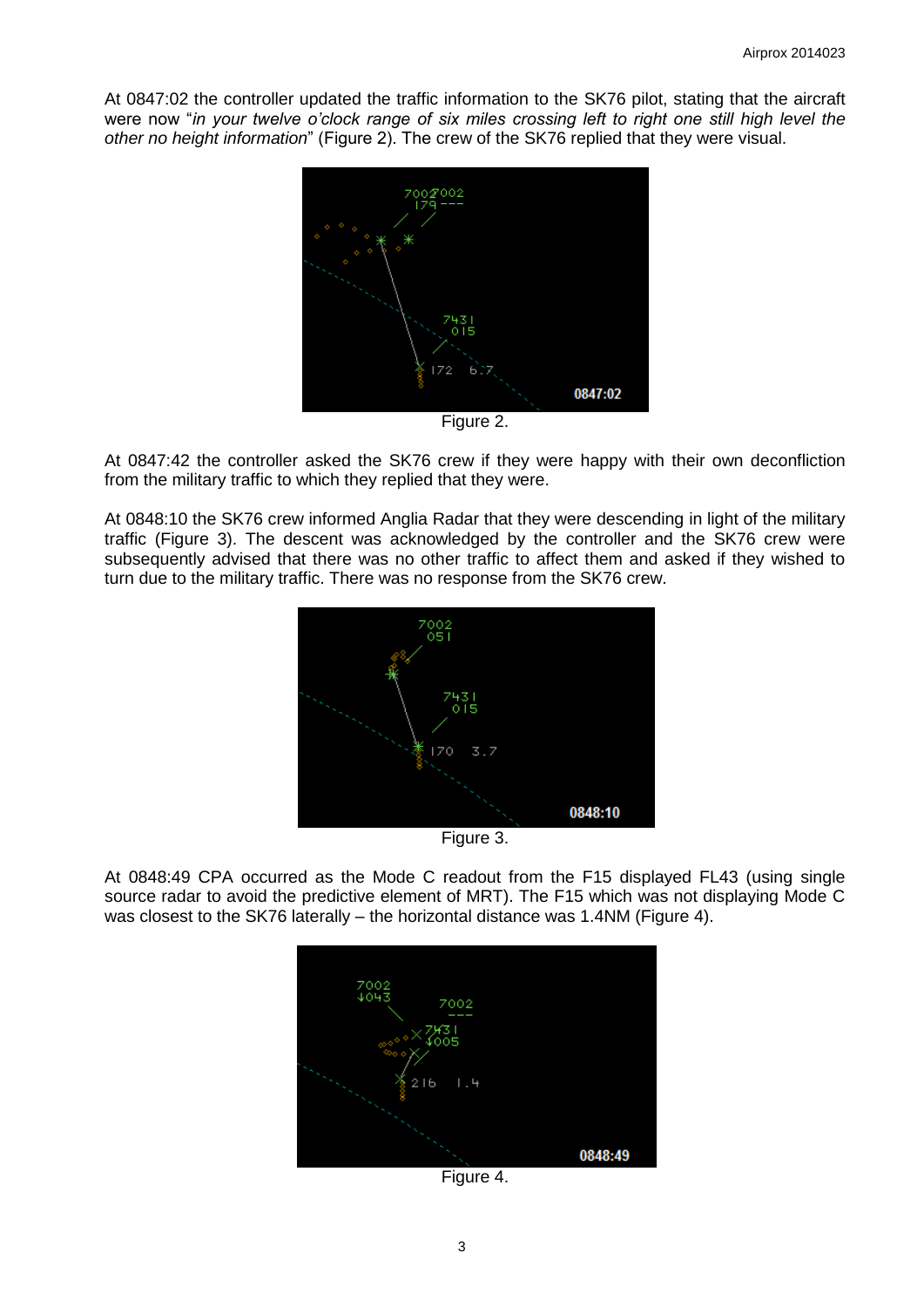At 0849:20 the SK76 crew stated that they were level at 700ft and the military traffic was now behind them.

The base of D323C is notified as FL50. The airspace below D323C is Class G and there are no agreements between Lakenheath or any other agency and Aberdeen (Anglia Radar) that aircraft will remain within the vertical confines of D323C.

Between the time the SK76 crew reported taking avoiding action and the CPA, the response from the Mode C from the F15 was fairly consistently transmitted. The rate of climb/descent during that time period did not exceed 8000fpm so it is unlikely that the rate of climb or descent had an effect on the accuracy of the height information displayed, although only one F15 was displaying height information.

The Anglia Radar controller passed Traffic Information on the F15s to the SK76 crew until the they reported being visual with the F15s. The SK76 pilot reported that the F15s descended below the SK76 when it was at 700ft. Only one of the F15s was transmitting height information, which did not display lower than FL045. It was not possible to definitively determine the geometry of the Airprox.

### **UKAB Secretariat**

Both pilots had equal responsibility to avoid a collision and to avoid flying in such proximity to other aircraft as to create a danger of collision.<sup>2</sup>

### **Comments**

### **USAFE**

The pair of F15Es were carrying out BFM<sup>3</sup> within EGD323C as part of an instructor upgrade sortie. The lead WSO $4$  on the sortie confirmed that they did not fly below their 'fight floor' of 5000ft; it is likely that the nature of the high energy manoeuvres caused the mode C to drop out on the second aircraft as well as causing an incorrect indication of the first aircraft's altitude. It is the view of the WSO and the Wing FSO that a recovery from a pure vertical BFM manoeuvre below 700ft amsl would be an extremely dangerous and eye-opening event for the aircrew concerned. Moreover, such an event would be a gross violation of the training rules for BFM and, had it happened as described, would have been highlighted throughout the Wing. We are of the opinion that the SK76 pilot's report was a misperception of the actual occurrence; F15 aircrew use the breakout of the canopy as a rough reference for about 5000-6000ft slant range sight picture which correlates with the relative altitude separation between the SK76 and the F15 during its recovery at 5000ft amsl.

#### **Summary**

An Airprox was reported by the pilot of an SK76, in Class G airspace, when the crew became concerned about the proximity of two F15s operating in, and in the vicinity of, D323C. The SK76 crew were being provided with an Offshore Deconfliction Service and reported to Anglia Radar that they were happy to provide their own deconfliction from the F15s.

# **PART B: SUMMARY OF THE BOARD'S DISCUSSIONS**

Information available included reports from the aircraft pilots, transcripts of the relevant RT frequencies, radar photographs/video recordings, a report from the air traffic controller involved and reports from the appropriate ATC and operating authorities.

 $\overline{a}$  $2$  Rules of the Air 2007, Rule 8, Avoiding Aerial Collisions

<sup>&</sup>lt;sup>3</sup> Basic Fighter Manoeuvres

<sup>4</sup> Weapon Systems Operator